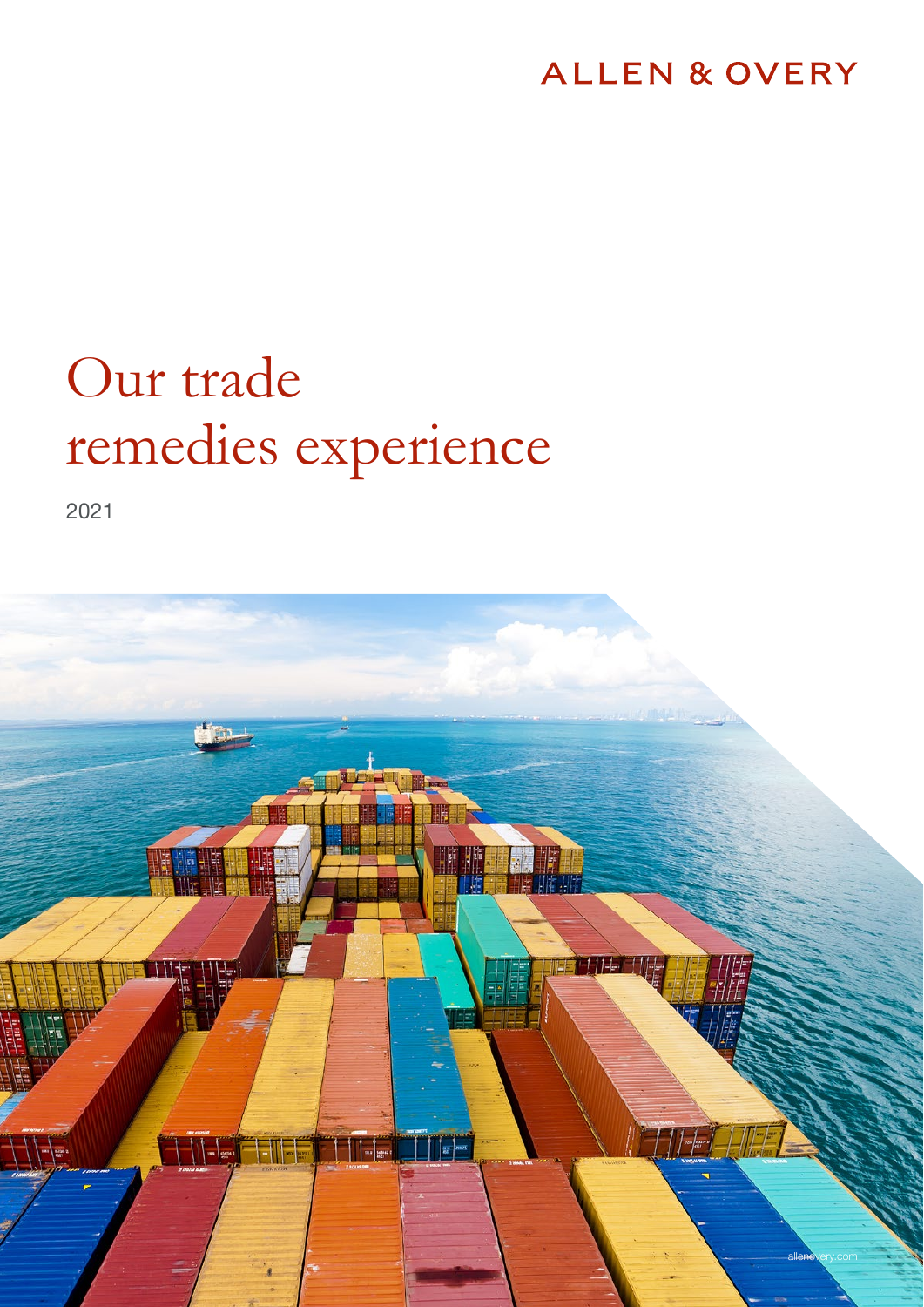## Our trade remedies expertise

#### Trade remedies law

Trade remedies are a key part of the tool kit of measures used by States to protect their domestic industries against disruptive trade flows. They are provided for under the law of the World Trade Organisation (WTO) as an exception to the most-favoured-nation principle which means that, in general, States cannot discriminate between their trading partners. Trade remedies measures, also known as trade defences, typically constitute additional tariffs levied on the import of particular products from third countries, potentially restricting companies' profitability and sale volumes.

Our team assists our clients in navigating the complex issues raised by trade remedies law, ensuring that their actions are tailored and targeted.

We offer a fully integrated international service and provide technical and strategic advice to major multinational companies and WTO Member States on trade remedies related matters.

Our expert team of trade remedies lawyers are primarily based in London, Brussels and Hong Kong. We are able to provide our clients with market leading insights developed from working closely with governments, trade bodies and regulators across the globe. In addition, a number of our expert lawyers have worked on traderelated issues for the European Commission, the UK's Department of International Trade, the Confederation of British Industry and other trade bodies in various places in the world, and have an in-depth understanding of how trade organisations work. Our trade remedies experts are also able to leverage the firm's expertise in more general international trade law and WTO matters, investment treaties, tax and customs law, as well as international sanctions, export and import controls.

As a truly global firm, we have an extensive network and have also developed strong relationships with local law firms in over 100 countries where we do not have a presence. We draw on the experience of this vast global network to ensure that our clients are provided with market leading local expertise wherever in the world trade remedies issues arise.

#### Anti-dumping

Anti-dumping measures address instances where the products of one WTO Member State are introduced into the domestic market of another WTO Member State at less than the "normal value" of the product, where this causes material injury, threatens to cause material injury, or materially retards the establishment of a domestic industry. We advise on the full range of anti-dumping matters.

#### Anti-subsidy

Anti-subsidy duties, also known as "countervailing duties", are duties imposed according to WTO-based principles to neutralise the negative effects of subsidies granted by exporting countries to their industry. They may be imposed on imports into a State's domestic market in an amount equal or below to the subsidy in question granted in the country of origin or export. As with dumping, no countervailing duties may be imposed unless there is a determination that the subsidisation has caused or threatens to cause material injury. We work closely with clients on, and provide expert support, on anti-subsidy matters.

### **Safeguarding**

Safeguarding measures may be imposed to protect a specific domestic industry from an unforeseen increase of imports of any product which is causing, or which is likely to cause, serious injury to the industry.

These proceedings are rarer than anti-dumping and anti-subsidy proceedings, but we have advised clients on safeguarding measures includes advising a coalition of Middle Eastern producers on safeguarding proceedings launched by the Egyptian government against imports of a base chemical and, recently, advising an investor on the European Commission's safeguard investigation concerning certain steel products.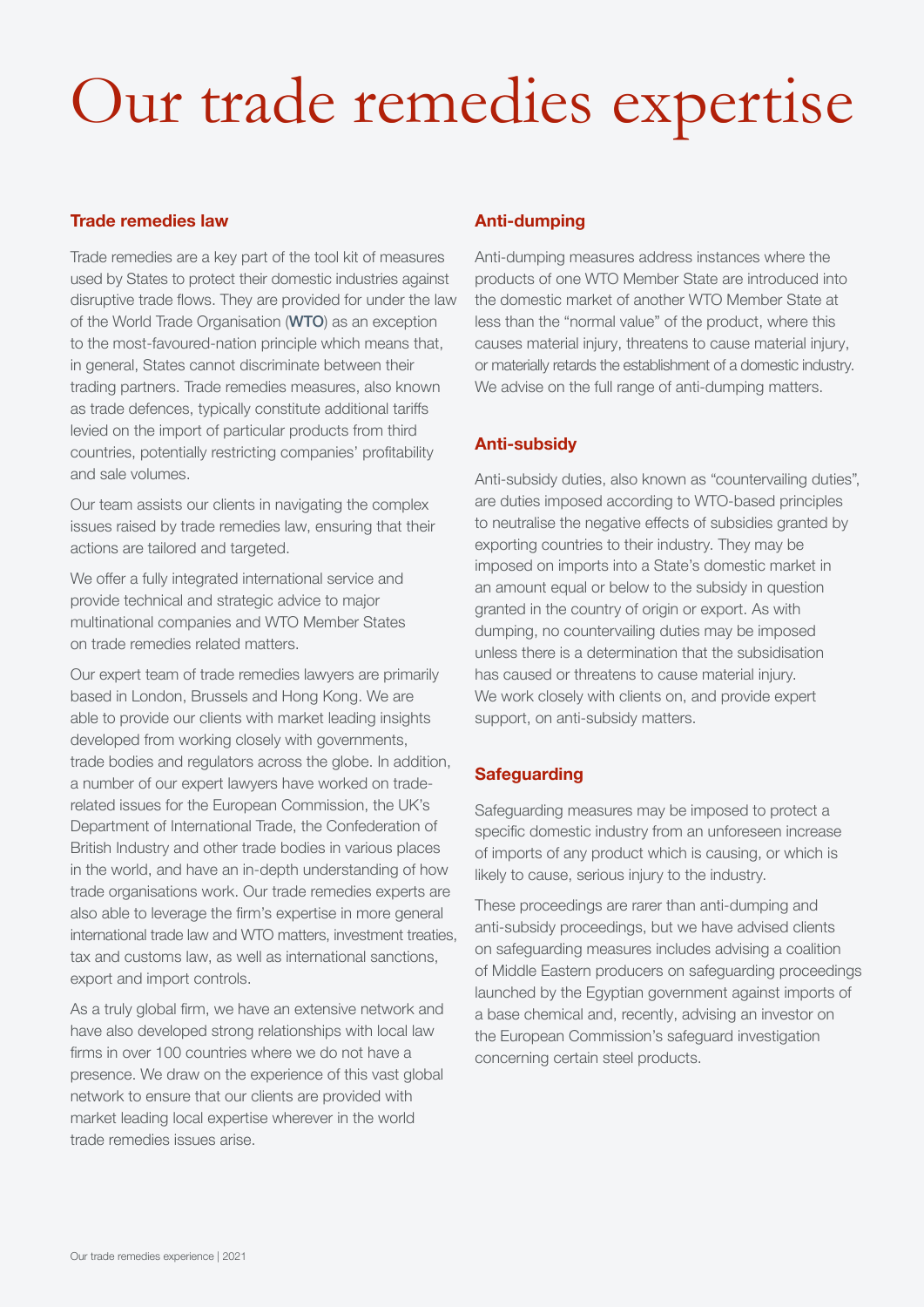#### UK trade remedies regime

Whilst the UK was an EU Member State, the UK had no legal capacity to independently impose trade remedies. Instead, the European Commission was responsible for any investigations and decisions on trade remedies affecting the UK.

However, following the end of the Brexit-related transitional period between the EU and UK, the UK has brought into force an independent trade remedies regime, and the UK has established the Trade Remedies Authority, a new independent body with powers to protect UK business from injury caused by unfair trading practices such as dumping and subsidies.

Ensuring that the UK's new trade remedies regime works to protect domestic producers will be critical for producers that are exposed to the risk of unfair trading practices. Equally, businesses outside of the UK that may be adversely affected by the UK trade remedies will need to rigorously protect their interests. Our leading trade remedies team is ideally placed to assist clients in the UK and internationally on their trade remedies matters concerning the UK.

Since the UK's decision to leave the European Union, we have been advising a large number of clients with their Brexit trade related planning, including the potential impact of an independent UK trade remedies regime.

#### Our recent experience

Highlights of our recent experience working on trade remedies include advising:

- An international engineering company on allegations of avoidance of anti-dumping tariffs to products imported into CEE countries from China (and a related BTI appeal).
- A WTO Member on the legality of a specific anti-dumping measure adopted but eventually immediately suspended by China.
- A major EU importer (a subsidiary of one of the largest Chinese conglomerates) in an anti-dumping proceeding initiated in the EU against imports of cold-rolled stainless-steel products from a number of countries, including China. The case was terminated with 0% duty.
- Indonesia in its challenge to anti-dumping duties imposed by South Korea on imports of paper. In a subsequent compliance arbitration, Indonesia successfully demonstrated that South Korea had failed to bring its measures into conformity with its WTO obligations.
- A major Ukrainian exporting producer in an anti-dumping proceeding initiated in the EU against imports of silico-manganese from a number of countries, including Ukraine. Eventually Ukraine was awarded a 0% duty.
- A European trade association in EU anti-dumping and anti-subsidy proceedings concerning imports of solar glass from China.
- A European chemical producer in relation to submitting an expiry review request and assisting the company throughout the EU proceedings.

"They are incredibly responsive and their instincts as lawyers are so spot-on. Nothing is too much trouble and everything is done immediately to a very high level of quality. They are excellent and a joy to work with."

Chambers Global 2020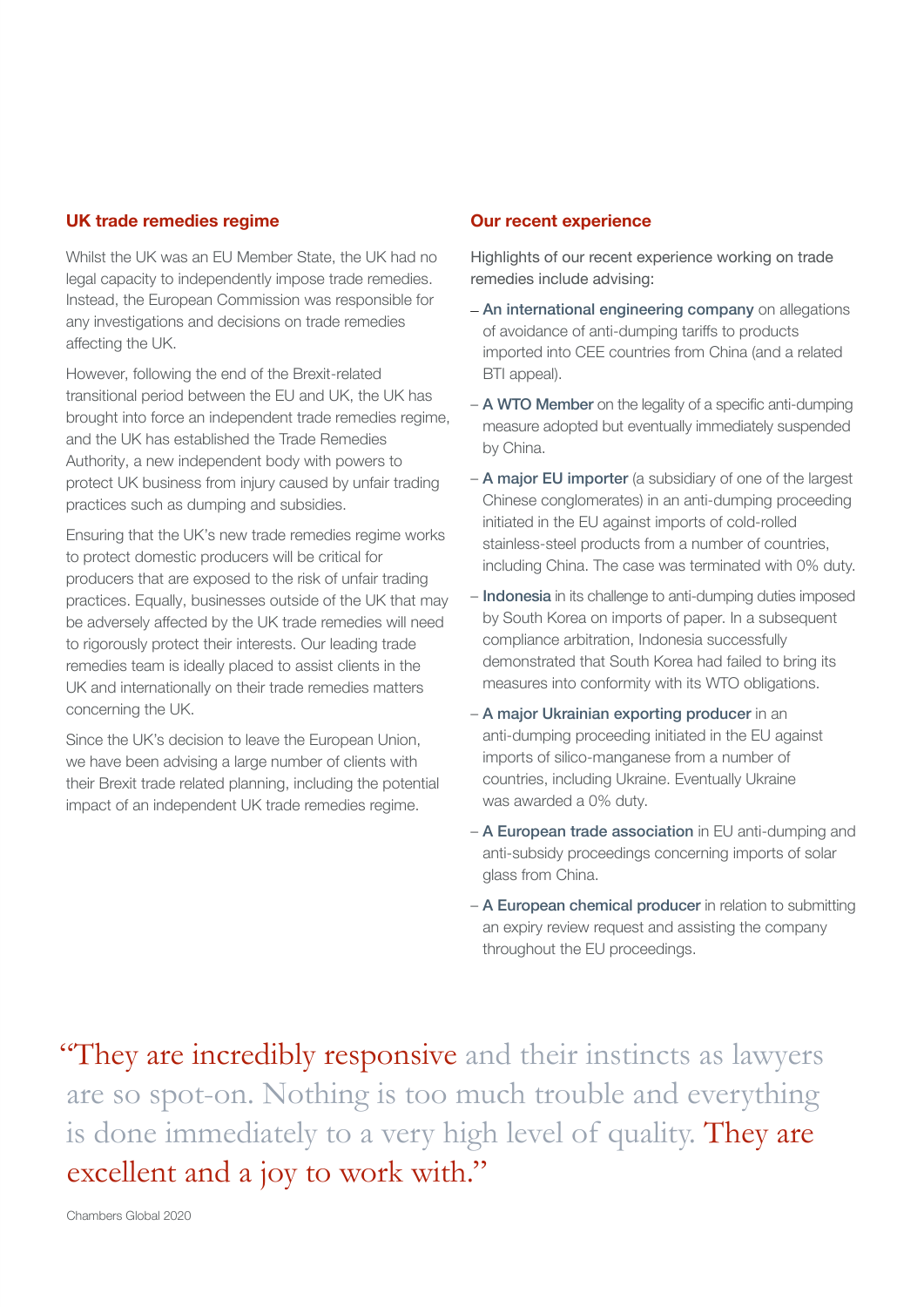- A European paper producer in anti-dumping investigation brought by the Gulf Cooperation Council's Technical Secretariat for anti-injurious practices in international trade.
- A major international user in an EU anti-dumping proceeding against imports of fatty alcohol from various Asian countries.
- European based multinational producers of consumer goods in connection with the lodging of a combined anti-dumping complaint and expiring review concerning imports from eight exporting countries, including China.
- A leading international battery producer in relation to their defence against an EU anti dumping investigation concerning imports of manganese dioxide from South Africa.
- A Middle Eastern petrochemical company with trade compliance matters, including establishing internal controls to minimise the risk of anti-dumping proceedings on exports.
- A EU/U.S. based group in relation to their defence against a EU anti dumping investigation concerning imports of mixtures of uria and ammonium nitrate originating in Russia, Trinidad and Tobago and the United States.
- A New Zealand exporter in relation to their defence against a PRC anti dumping investigation concerning imports of methanol methanol from Saudi Arabia, Indonesia, Malaysia and New Zealand.
- A EU/U.S. based group in relation to their defence against a PRC anti dumping investigation concerning imports of optical fibres from France, the Netherlands, and the United States.
- A Thai exporter in relation to their defence against a PRC anti dumping investigation concerning imports of Bis-Phenol A from Thailand.
- An exporter in relation to their defence against a PRC anti dumping investigation concerning imports of ethanolamine from the U.S., Malaysia, Saudi Arabia and Thailand.
- A client on whether tax exemptions and duty exemptions granted to the textile sector of a major emerging economy are compatible with the WTO Agreements on Subsidies and Countervailing Measures.
- A large number of corporates on trade barriers for the movement and sale of products and services into the UK and EU post-Brexit, including trade defence related issues.

"One client stresses that 'the quality of the work is always high, clear and to the point."

"It is our go-to law firm when it comes to complex tasks and transactions, in particular in an international arena."

Chambers Global 2020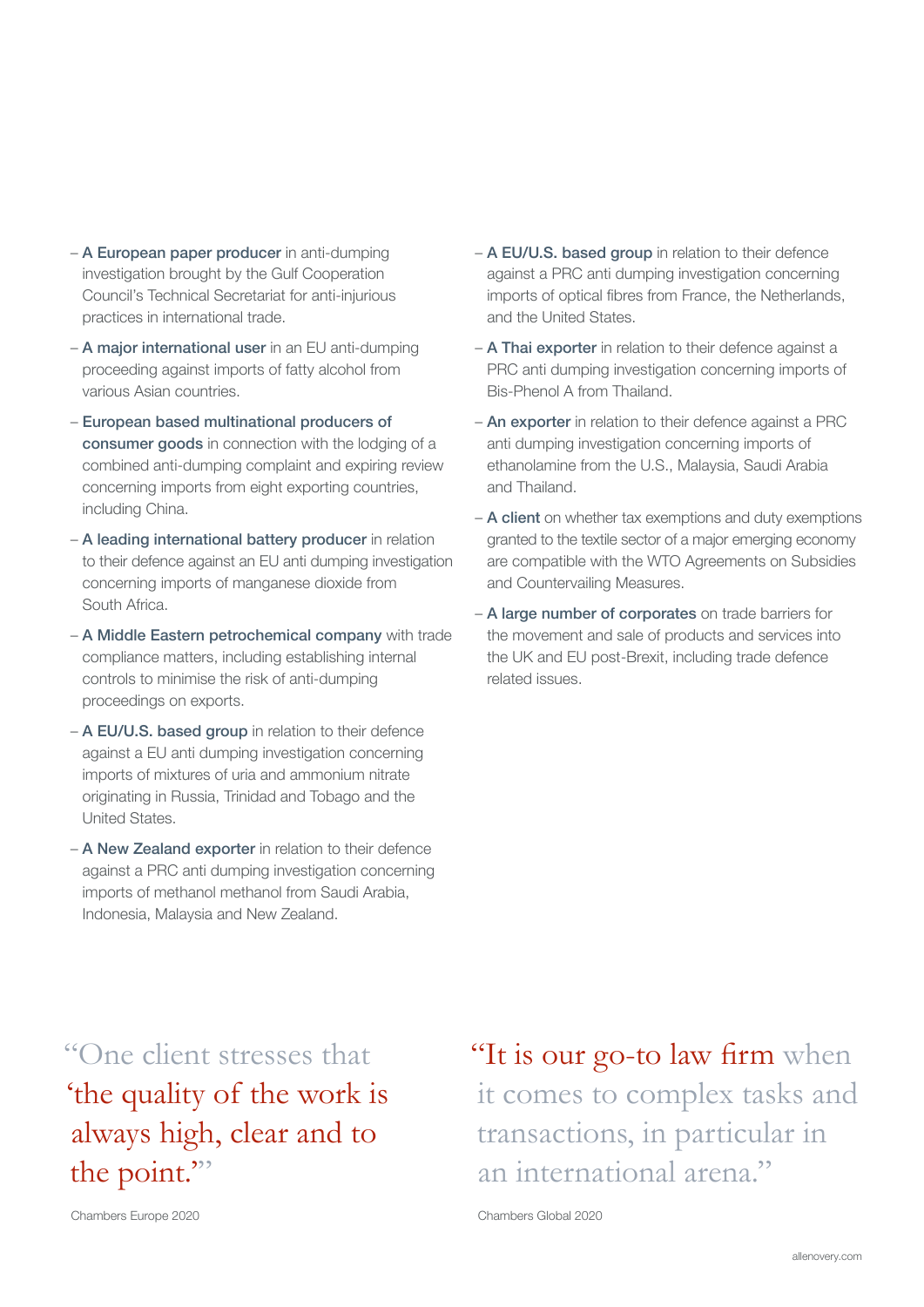# Core contacts



Matthew Townsend Partner, London Global Co-Head of International Trade and Regulatory Law Tel +44 20 3088 3174 matthew.townsend@allenovery.com



Francois Renard Partner, Hong Kong Tel +852 2974 7110 francois.renard@allenovery.com



Jonathan Benson Senior Associate, London Tel +44 20 3088 1321 jonathan.benson@allenovery.com

[allenovery.com](http://www.allenovery.com)

"The key differentiator is their flexibility and adaptability to support our complex and ever-changing needs and issues. The team react and meet any challenge we throw at them, which is no mean feat."

Chambers UK 2019

"Their service is exemplary. It's a very good, high-quality law firm and their entire team is very good to work with."

Chambers UK 2019

### "Great strategic advice and leading transactions very well."

Chambers UK 2021